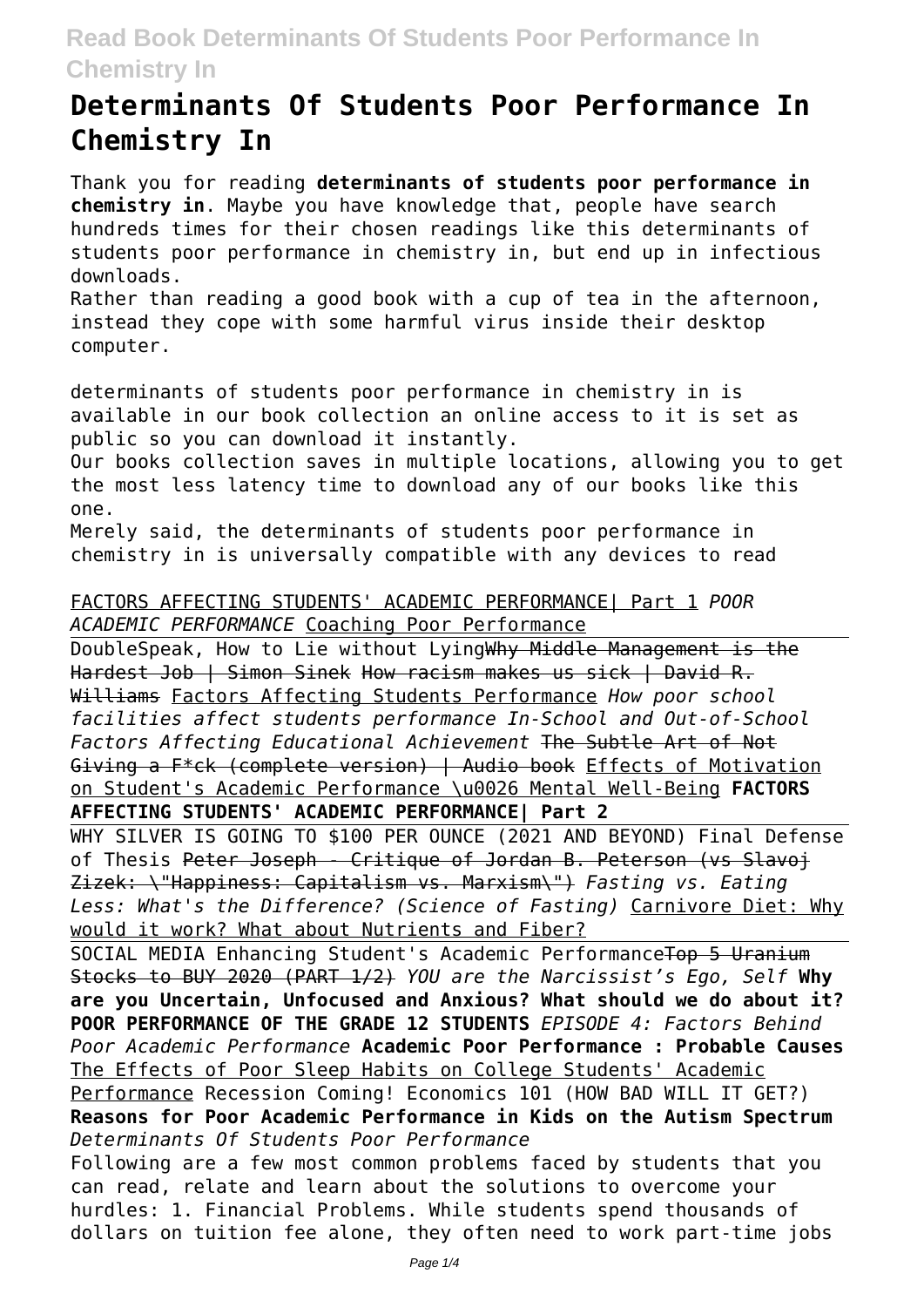to pay for other educational expenses.

*5 Common Determinants Of Poor Academic Performance By ...* Determinants of students poor performance eBook: Joseph, Stephen: Amazon.co.uk: Kindle Store Select Your Cookie Preferences We use cookies and similar tools to enhance your shopping experience, to provide our services, understand how customers use our services so we can make improvements, and display ads.

*Determinants of students poor performance eBook: Joseph ...* environment were the main causes of the students" persistent poor performance in Chemistry in Kwale County. It is recommended that the Ministry of Education through

*DETERMINANTS OF STUDENTS POOR PERFORMANCE IN CHEMISTRY IN ...* DETERMINANTS OF STUDENTS POOR PERFORMANCE IN CHEMISTRY IN PUBLIC SECONDARY SCHOOLS OF KWALE COUNTY, KENYA

*(PDF) DETERMINANTS OF STUDENTS POOR PERFORMANCE IN ...* Several determinants could act as barriers to students' attaining and maintaining a high GPA that reflect their academic performance during their stay at the university. These determinants may be cognitive and learning factors, social activities, job responsibilities, caring for children, and stress (Devadoss & Foltz, 1996; Hatcher, Prus, Englehard, & Farmer, 1991).

*DETERMINANTS OF ACADEMIC PERFORMANCE OF A UNIVERSITY STUDENT* Assessment of students' academic performance enables one to know whether students' performance is up-to the required standard set at a given time. Any performance that falls below the set requirement mark is described being poor at that particular time. This therefore means

*DETERMINANTS OF STUDENTS' PERFORMANCE IN BASIC EDUCATION ...* poor performance, such as lack of support from parents on educational issues, teachers' and students' attitudes and perceptions on education, inadequate learning and teaching materials and resources, learning and teaching environments, as well as lack of adequate motivation for teachers and students.

*Determinants Of Students Poor Performance In Chemistry In ...* resources. In addition, the access to internet, students and teachers rates of classroom attendance and overcrowded in the classroom affect negatively student academic performance. It was recommended that schools should fence to improve security, and avoid unnecessary interferences. The government must ensure that resources are available.

*DETERMINANTS OF POOR ACADEMIC PERFORMANCE INCOMMUNITY ...* of academic literature, and science student performance are affected due to social, psychological, economic, environmental and personal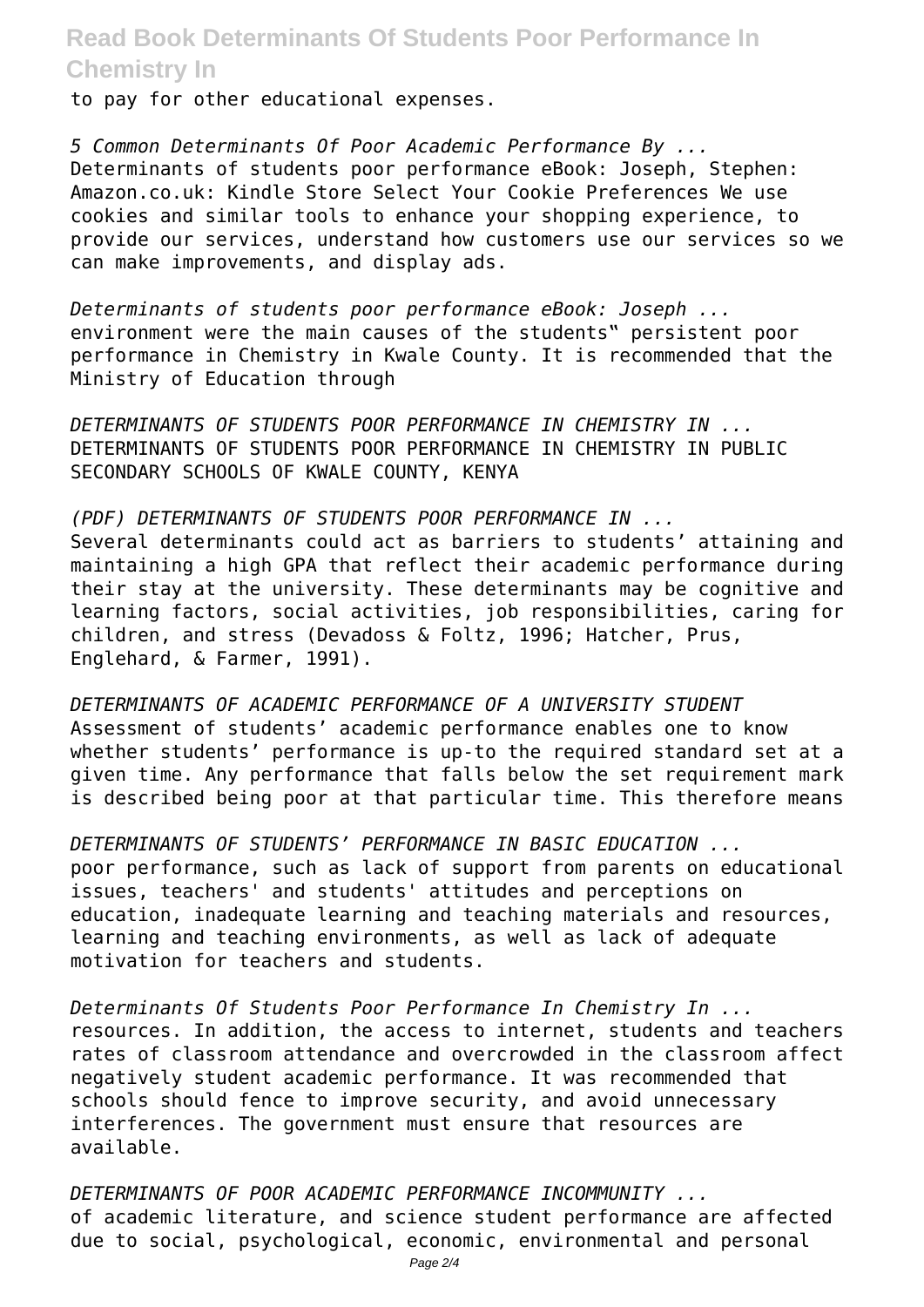factors. These factors strongly influence on the student performance, but these factors vary from person to person and country to country.

*Determinants of Academic Performance of Students: Case of ...* Their finding identify students' effort, previous schooling, parent's educational background, family income, self motivation of students, age of student, learning preferences and entry qualification of students as important factors that have effect on student's academic performance in different setting.

*Factors Contributing to the Students Academic Performance ...* determinants of poor performance in Biology in KCSE in selected secondary schools in Central division of Machakos district. 3. Objectives Of The Study: The study was guided by the following objectives. i. To establish the extent to which Biology teaching methodologies influence students' performance. ii.

*Some Determinants of Students Performance in Biology in ...* Acces PDF Determinants Of Students Poor Performance In Chemistry Inperformance in chemistry in book that will manage to pay for you worth, get the unquestionably best seller from us currently from several preferred authors. If you desire to droll books, lots of novels, tale, jokes, and more fictions collections are as well as launched, from

*Determinants Of Students Poor Performance In Chemistry In* The determinants of academic performance of the students include, class. participation, class assignments, home-work assignments, tests, examinations, and. participation in competitions or other ...

*Factors Influencing the Students Academic Performance in ...* The interviews with students and lecturers revealed factors that could be linked to poor performance in mathematics, which were grouped as follows: Student level factors: absenteeism; late coming; mathematical background; students blaming themselves; failure to do classwork or homework or assignments; negative attitude and fear towards mathematics; enrolling students who come from special schools; socio-economic status; lack of practice; peer pressure.

*Factors linked to poor performance for NC (V) Level 2 ...* teachers in Nigeria is one of the major factors that contribute to students' poor performance in schools whereas government spent almost 75% percent of Nigerian annual budget on political sector and only 5% percent on education which sometimes result to all seasons stricking by

*SECONDARY SCHOOL TEACHERS' PERCEPTION ON SOME DETERMINANTS ...* an assessment of factors affecting students' performance in mathematics at k.c.s.e level in secondary schools in kakamega county, kenya by wanyonyi protus wekesa e55/ce/22784/2010 a research project